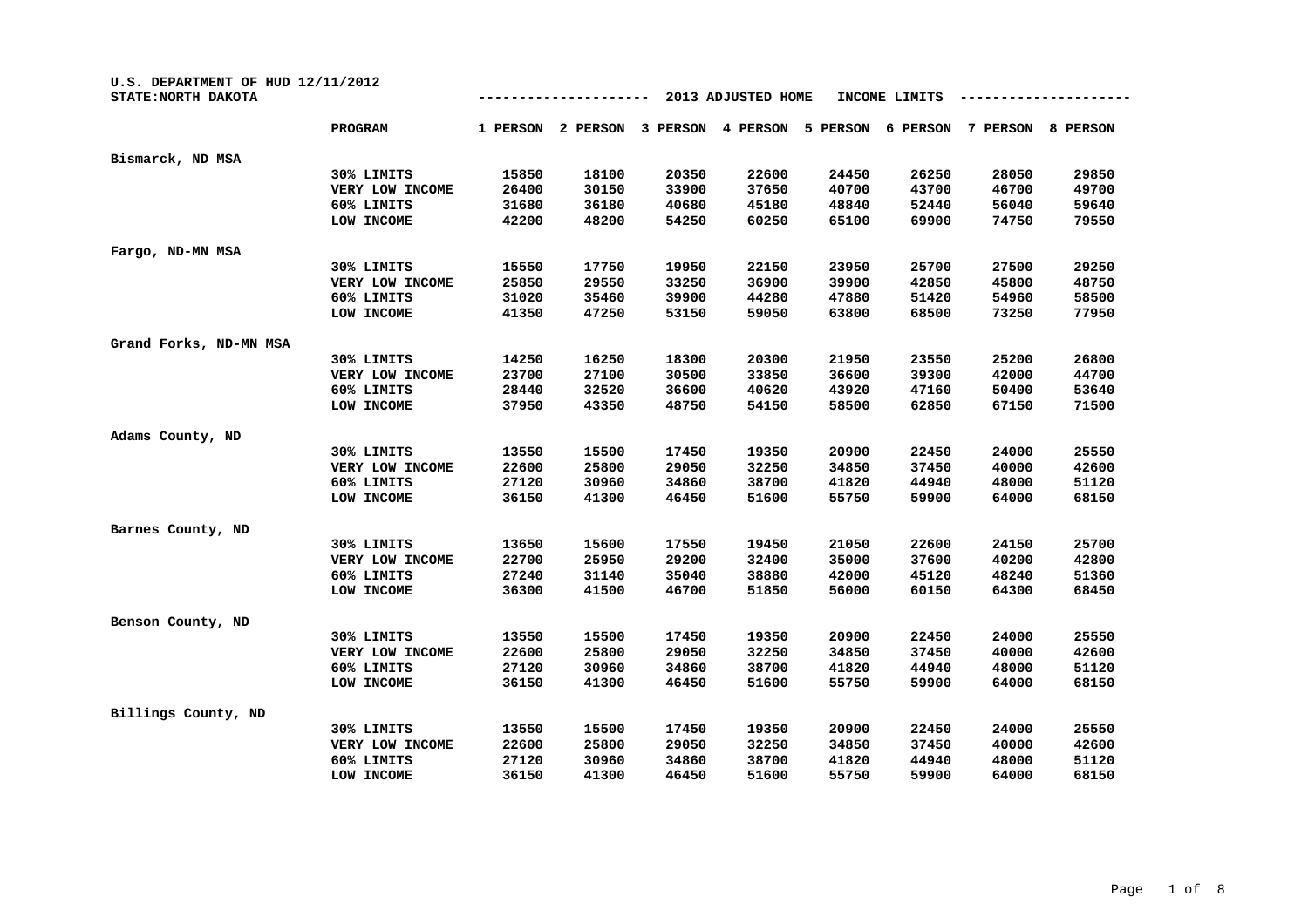| U.S. DEPARTMENT OF HUD 12/11/2012<br>STATE: NORTH DAKOTA |                 |          |          |          | 2013 ADJUSTED HOME |          | INCOME LIMITS |          |          |
|----------------------------------------------------------|-----------------|----------|----------|----------|--------------------|----------|---------------|----------|----------|
|                                                          | PROGRAM         | 1 PERSON | 2 PERSON | 3 PERSON | 4 PERSON           | 5 PERSON | 6 PERSON      | 7 PERSON | 8 PERSON |
| Bottineau County, ND                                     |                 |          |          |          |                    |          |               |          |          |
|                                                          | 30% LIMITS      | 13550    | 15500    | 17450    | 19350              | 20900    | 22450         | 24000    | 25550    |
|                                                          | VERY LOW INCOME | 22600    | 25800    | 29050    | 32250              | 34850    | 37450         | 40000    | 42600    |
|                                                          | 60% LIMITS      | 27120    | 30960    | 34860    | 38700              | 41820    | 44940         | 48000    | 51120    |
|                                                          | LOW INCOME      | 36150    | 41300    | 46450    | 51600              | 55750    | 59900         | 64000    | 68150    |
| Bowman County, ND                                        |                 |          |          |          |                    |          |               |          |          |
|                                                          | 30% LIMITS      | 13550    | 15500    | 17450    | 19350              | 20900    | 22450         | 24000    | 25550    |
|                                                          | VERY LOW INCOME | 22600    | 25800    | 29050    | 32250              | 34850    | 37450         | 40000    | 42600    |
|                                                          | 60% LIMITS      | 27120    | 30960    | 34860    | 38700              | 41820    | 44940         | 48000    | 51120    |
|                                                          | LOW INCOME      | 36150    | 41300    | 46450    | 51600              | 55750    | 59900         | 64000    | 68150    |
| Burke County, ND                                         |                 |          |          |          |                    |          |               |          |          |
|                                                          | 30% LIMITS      | 13550    | 15500    | 17450    | 19350              | 20900    | 22450         | 24000    | 25550    |
|                                                          | VERY LOW INCOME | 22600    | 25800    | 29050    | 32250              | 34850    | 37450         | 40000    | 42600    |
|                                                          | 60% LIMITS      | 27120    | 30960    | 34860    | 38700              | 41820    | 44940         | 48000    | 51120    |
|                                                          | LOW INCOME      | 36150    | 41300    | 46450    | 51600              | 55750    | 59900         | 64000    | 68150    |
| Cavalier County, ND                                      |                 |          |          |          |                    |          |               |          |          |
|                                                          | 30% LIMITS      | 13550    | 15500    | 17450    | 19350              | 20900    | 22450         | 24000    | 25550    |
|                                                          | VERY LOW INCOME | 22600    | 25800    | 29050    | 32250              | 34850    | 37450         | 40000    | 42600    |
|                                                          | 60% LIMITS      | 27120    | 30960    | 34860    | 38700              | 41820    | 44940         | 48000    | 51120    |
|                                                          | LOW INCOME      | 36150    | 41300    | 46450    | 51600              | 55750    | 59900         | 64000    | 68150    |
| Dickey County, ND                                        |                 |          |          |          |                    |          |               |          |          |
|                                                          | 30% LIMITS      | 13550    | 15500    | 17450    | 19350              | 20900    | 22450         | 24000    | 25550    |
|                                                          | VERY LOW INCOME | 22600    | 25800    | 29050    | 32250              | 34850    | 37450         | 40000    | 42600    |
|                                                          | 60% LIMITS      | 27120    | 30960    | 34860    | 38700              | 41820    | 44940         | 48000    | 51120    |
|                                                          | LOW INCOME      | 36150    | 41300    | 46450    | 51600              | 55750    | 59900         | 64000    | 68150    |
| Divide County, ND                                        |                 |          |          |          |                    |          |               |          |          |
|                                                          | 30% LIMITS      | 13550    | 15500    | 17450    | 19350              | 20900    | 22450         | 24000    | 25550    |
|                                                          | VERY LOW INCOME | 22600    | 25800    | 29050    | 32250              | 34850    | 37450         | 40000    | 42600    |
|                                                          | 60% LIMITS      | 27120    | 30960    | 34860    | 38700              | 41820    | 44940         | 48000    | 51120    |
|                                                          | LOW INCOME      | 36150    | 41300    | 46450    | 51600              | 55750    | 59900         | 64000    | 68150    |
| Dunn County, ND                                          |                 |          |          |          |                    |          |               |          |          |
|                                                          | 30% LIMITS      | 13550    | 15500    | 17450    | 19350              | 20900    | 22450         | 24000    | 25550    |
|                                                          | VERY LOW INCOME | 22600    | 25800    | 29050    | 32250              | 34850    | 37450         | 40000    | 42600    |
|                                                          | 60% LIMITS      | 27120    | 30960    | 34860    | 38700              | 41820    | 44940         | 48000    | 51120    |
|                                                          | LOW INCOME      | 36150    | 41300    | 46450    | 51600              | 55750    | 59900         | 64000    | 68150    |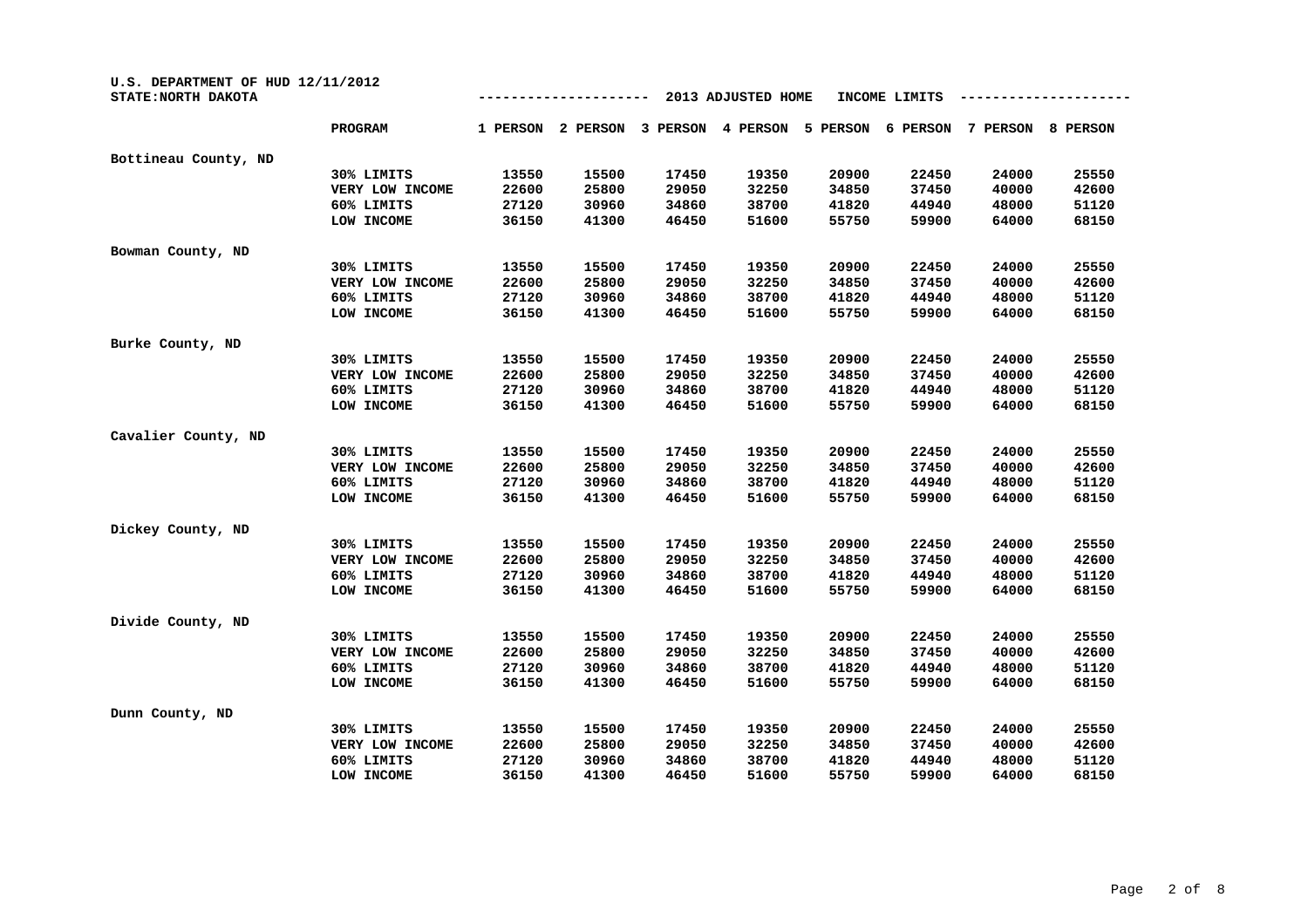| U.S. DEPARTMENT OF HUD 12/11/2012<br>STATE: NORTH DAKOTA |                 |          |          |          | 2013 ADJUSTED HOME |          | INCOME LIMITS |          |          |
|----------------------------------------------------------|-----------------|----------|----------|----------|--------------------|----------|---------------|----------|----------|
|                                                          | <b>PROGRAM</b>  | 1 PERSON | 2 PERSON | 3 PERSON | 4 PERSON           | 5 PERSON | 6 PERSON      | 7 PERSON | 8 PERSON |
| Eddy County, ND                                          |                 |          |          |          |                    |          |               |          |          |
|                                                          | 30% LIMITS      | 13550    | 15500    | 17450    | 19350              | 20900    | 22450         | 24000    | 25550    |
|                                                          | VERY LOW INCOME | 22600    | 25800    | 29050    | 32250              | 34850    | 37450         | 40000    | 42600    |
|                                                          | 60% LIMITS      | 27120    | 30960    | 34860    | 38700              | 41820    | 44940         | 48000    | 51120    |
|                                                          | LOW INCOME      | 36150    | 41300    | 46450    | 51600              | 55750    | 59900         | 64000    | 68150    |
| Emmons County, ND                                        |                 |          |          |          |                    |          |               |          |          |
|                                                          | 30% LIMITS      | 13550    | 15500    | 17450    | 19350              | 20900    | 22450         | 24000    | 25550    |
|                                                          | VERY LOW INCOME | 22600    | 25800    | 29050    | 32250              | 34850    | 37450         | 40000    | 42600    |
|                                                          | 60% LIMITS      | 27120    | 30960    | 34860    | 38700              | 41820    | 44940         | 48000    | 51120    |
|                                                          | LOW INCOME      | 36150    | 41300    | 46450    | 51600              | 55750    | 59900         | 64000    | 68150    |
| Foster County, ND                                        |                 |          |          |          |                    |          |               |          |          |
|                                                          | 30% LIMITS      | 13650    | 15600    | 17550    | 19450              | 21050    | 22600         | 24150    | 25700    |
|                                                          | VERY LOW INCOME | 22700    | 25950    | 29200    | 32400              | 35000    | 37600         | 40200    | 42800    |
|                                                          | 60% LIMITS      | 27240    | 31140    | 35040    | 38880              | 42000    | 45120         | 48240    | 51360    |
|                                                          | LOW INCOME      | 36300    | 41500    | 46700    | 51850              | 56000    | 60150         | 64300    | 68450    |
| Golden Valley County, ND                                 |                 |          |          |          |                    |          |               |          |          |
|                                                          | 30% LIMITS      | 13550    | 15500    | 17450    | 19350              | 20900    | 22450         | 24000    | 25550    |
|                                                          | VERY LOW INCOME | 22600    | 25800    | 29050    | 32250              | 34850    | 37450         | 40000    | 42600    |
|                                                          | 60% LIMITS      | 27120    | 30960    | 34860    | 38700              | 41820    | 44940         | 48000    | 51120    |
|                                                          | LOW INCOME      | 36150    | 41300    | 46450    | 51600              | 55750    | 59900         | 64000    | 68150    |
| Grant County, ND                                         |                 |          |          |          |                    |          |               |          |          |
|                                                          | 30% LIMITS      | 13550    | 15500    | 17450    | 19350              | 20900    | 22450         | 24000    | 25550    |
|                                                          | VERY LOW INCOME | 22600    | 25800    | 29050    | 32250              | 34850    | 37450         | 40000    | 42600    |
|                                                          | 60% LIMITS      | 27120    | 30960    | 34860    | 38700              | 41820    | 44940         | 48000    | 51120    |
|                                                          | LOW INCOME      | 36150    | 41300    | 46450    | 51600              | 55750    | 59900         | 64000    | 68150    |
| Griggs County, ND                                        |                 |          |          |          |                    |          |               |          |          |
|                                                          | 30% LIMITS      | 13550    | 15500    | 17450    | 19350              | 20900    | 22450         | 24000    | 25550    |
|                                                          | VERY LOW INCOME | 22600    | 25800    | 29050    | 32250              | 34850    | 37450         | 40000    | 42600    |
|                                                          | 60% LIMITS      | 27120    | 30960    | 34860    | 38700              | 41820    | 44940         | 48000    | 51120    |
|                                                          | LOW INCOME      | 36150    | 41300    | 46450    | 51600              | 55750    | 59900         | 64000    | 68150    |
| Hettinger County, ND                                     |                 |          |          |          |                    |          |               |          |          |
|                                                          | 30% LIMITS      | 13550    | 15500    | 17450    | 19350              | 20900    | 22450         | 24000    | 25550    |
|                                                          | VERY LOW INCOME | 22600    | 25800    | 29050    | 32250              | 34850    | 37450         | 40000    | 42600    |
|                                                          | 60% LIMITS      | 27120    | 30960    | 34860    | 38700              | 41820    | 44940         | 48000    | 51120    |
|                                                          | LOW INCOME      | 36150    | 41300    | 46450    | 51600              | 55750    | 59900         | 64000    | 68150    |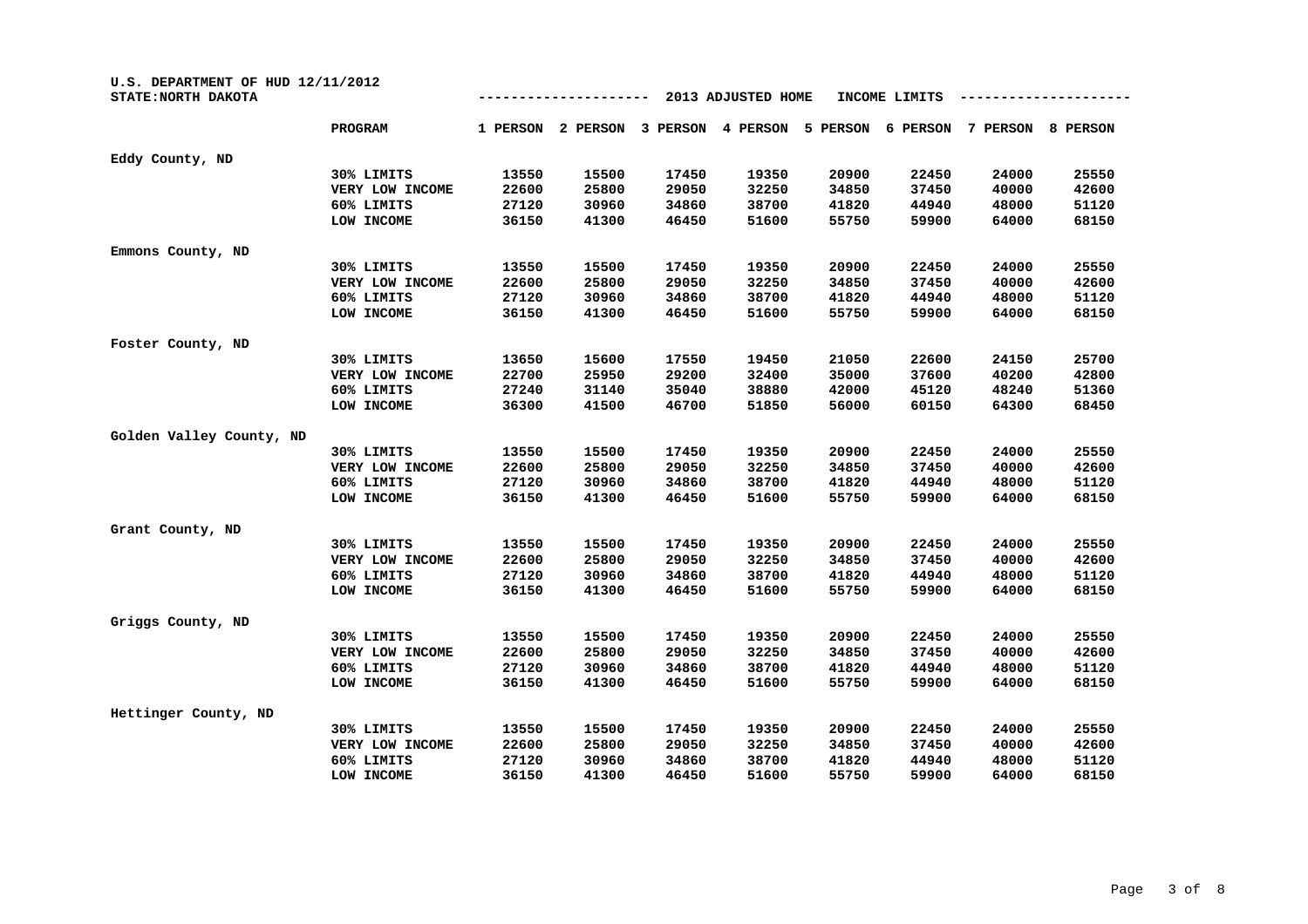| U.S. DEPARTMENT OF HUD 12/11/2012<br>STATE: NORTH DAKOTA |                 |          |          |          | 2013 ADJUSTED HOME |          | INCOME LIMITS |          |                 |
|----------------------------------------------------------|-----------------|----------|----------|----------|--------------------|----------|---------------|----------|-----------------|
|                                                          | PROGRAM         | 1 PERSON | 2 PERSON | 3 PERSON | 4 PERSON           | 5 PERSON | 6 PERSON      | 7 PERSON | <b>8 PERSON</b> |
| Kidder County, ND                                        |                 |          |          |          |                    |          |               |          |                 |
|                                                          | 30% LIMITS      | 13550    | 15500    | 17450    | 19350              | 20900    | 22450         | 24000    | 25550           |
|                                                          | VERY LOW INCOME | 22600    | 25800    | 29050    | 32250              | 34850    | 37450         | 40000    | 42600           |
|                                                          | 60% LIMITS      | 27120    | 30960    | 34860    | 38700              | 41820    | 44940         | 48000    | 51120           |
|                                                          | LOW INCOME      | 36150    | 41300    | 46450    | 51600              | 55750    | 59900         | 64000    | 68150           |
| LaMoure County, ND                                       |                 |          |          |          |                    |          |               |          |                 |
|                                                          | 30% LIMITS      | 13550    | 15500    | 17450    | 19350              | 20900    | 22450         | 24000    | 25550           |
|                                                          | VERY LOW INCOME | 22600    | 25800    | 29050    | 32250              | 34850    | 37450         | 40000    | 42600           |
|                                                          | 60% LIMITS      | 27120    | 30960    | 34860    | 38700              | 41820    | 44940         | 48000    | 51120           |
|                                                          | LOW INCOME      | 36150    | 41300    | 46450    | 51600              | 55750    | 59900         | 64000    | 68150           |
| Logan County, ND                                         |                 |          |          |          |                    |          |               |          |                 |
|                                                          | 30% LIMITS      | 13550    | 15500    | 17450    | 19350              | 20900    | 22450         | 24000    | 25550           |
|                                                          | VERY LOW INCOME | 22600    | 25800    | 29050    | 32250              | 34850    | 37450         | 40000    | 42600           |
|                                                          | 60% LIMITS      | 27120    | 30960    | 34860    | 38700              | 41820    | 44940         | 48000    | 51120           |
|                                                          | LOW INCOME      | 36150    | 41300    | 46450    | 51600              | 55750    | 59900         | 64000    | 68150           |
| McHenry County, ND                                       |                 |          |          |          |                    |          |               |          |                 |
|                                                          | 30% LIMITS      | 13550    | 15500    | 17450    | 19350              | 20900    | 22450         | 24000    | 25550           |
|                                                          | VERY LOW INCOME | 22600    | 25800    | 29050    | 32250              | 34850    | 37450         | 40000    | 42600           |
|                                                          | 60% LIMITS      | 27120    | 30960    | 34860    | 38700              | 41820    | 44940         | 48000    | 51120           |
|                                                          | LOW INCOME      | 36150    | 41300    | 46450    | 51600              | 55750    | 59900         | 64000    | 68150           |
| McIntosh County, ND                                      |                 |          |          |          |                    |          |               |          |                 |
|                                                          | 30% LIMITS      | 13550    | 15500    | 17450    | 19350              | 20900    | 22450         | 24000    | 25550           |
|                                                          | VERY LOW INCOME | 22600    | 25800    | 29050    | 32250              | 34850    | 37450         | 40000    | 42600           |
|                                                          | 60% LIMITS      | 27120    | 30960    | 34860    | 38700              | 41820    | 44940         | 48000    | 51120           |
|                                                          | LOW INCOME      | 36150    | 41300    | 46450    | 51600              | 55750    | 59900         | 64000    | 68150           |
| McKenzie County, ND                                      |                 |          |          |          |                    |          |               |          |                 |
|                                                          | 30% LIMITS      | 13550    | 15500    | 17450    | 19350              | 20900    | 22450         | 24000    | 25550           |
|                                                          | VERY LOW INCOME | 22600    | 25800    | 29050    | 32250              | 34850    | 37450         | 40000    | 42600           |
|                                                          | 60% LIMITS      | 27120    | 30960    | 34860    | 38700              | 41820    | 44940         | 48000    | 51120           |
|                                                          | LOW INCOME      | 36150    | 41300    | 46450    | 51600              | 55750    | 59900         | 64000    | 68150           |
| McLean County, ND                                        |                 |          |          |          |                    |          |               |          |                 |
|                                                          | 30% LIMITS      | 13550    | 15500    | 17450    | 19350              | 20900    | 22450         | 24000    | 25550           |
|                                                          | VERY LOW INCOME | 22600    | 25800    | 29050    | 32250              | 34850    | 37450         | 40000    | 42600           |
|                                                          | 60% LIMITS      | 27120    | 30960    | 34860    | 38700              | 41820    | 44940         | 48000    | 51120           |
|                                                          | LOW INCOME      | 36150    | 41300    | 46450    | 51600              | 55750    | 59900         | 64000    | 68150           |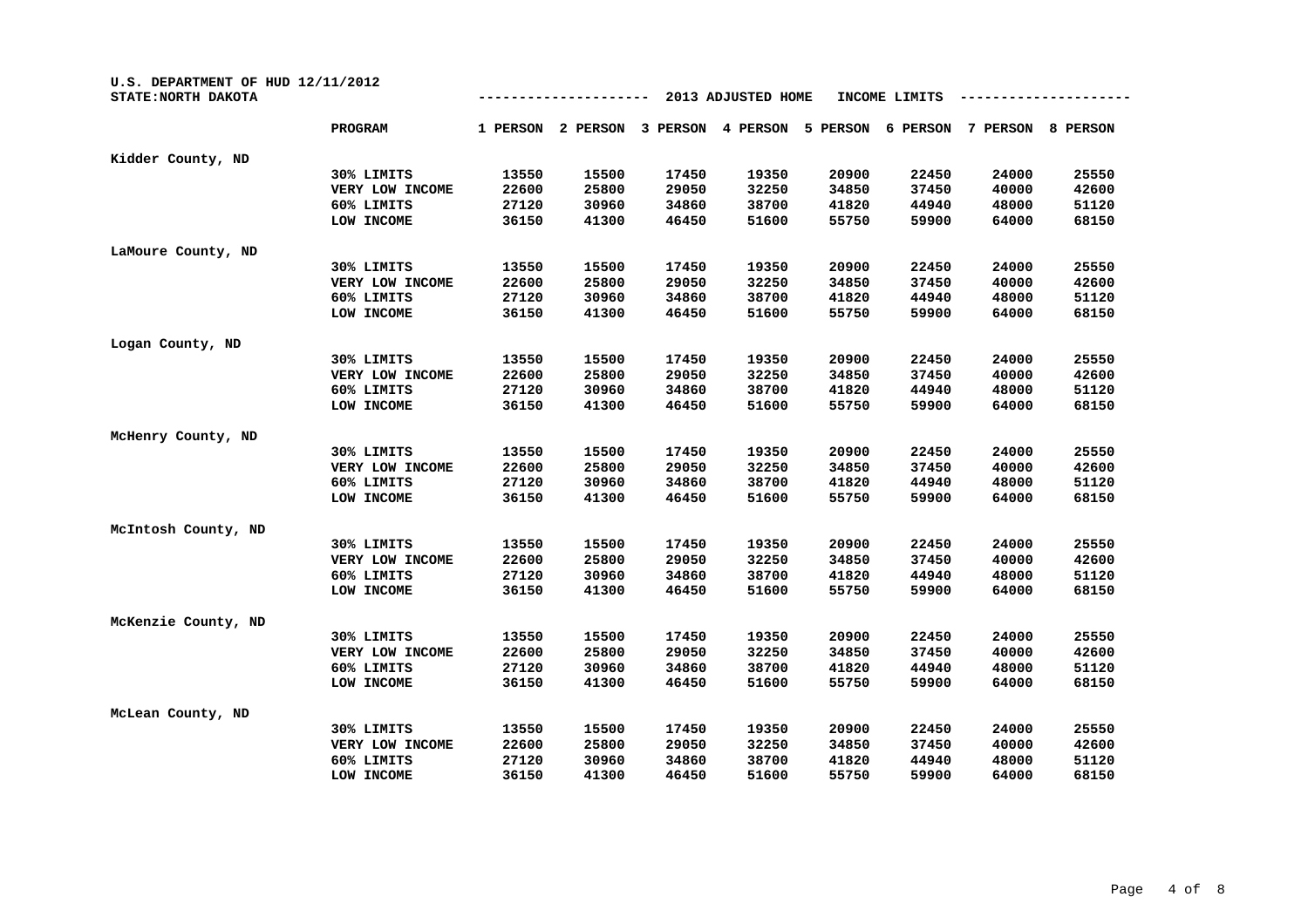| U.S. DEPARTMENT OF HUD 12/11/2012<br>STATE: NORTH DAKOTA |                 |          |          |          | 2013 ADJUSTED HOME |          | INCOME LIMITS |          |          |
|----------------------------------------------------------|-----------------|----------|----------|----------|--------------------|----------|---------------|----------|----------|
|                                                          | PROGRAM         | 1 PERSON | 2 PERSON | 3 PERSON | 4 PERSON           | 5 PERSON | 6 PERSON      | 7 PERSON | 8 PERSON |
| Mercer County, ND                                        |                 |          |          |          |                    |          |               |          |          |
|                                                          | 30% LIMITS      | 15550    | 17800    | 20000    | 22200              | 24000    | 25800         | 27550    | 29350    |
|                                                          | VERY LOW INCOME | 25900    | 29600    | 33300    | 37000              | 40000    | 42950         | 45900    | 48850    |
|                                                          | 60% LIMITS      | 31080    | 35520    | 39960    | 44400              | 48000    | 51540         | 55080    | 58620    |
|                                                          | LOW INCOME      | 41450    | 47400    | 53300    | 59200              | 63950    | 68700         | 73450    | 78150    |
| Mountrail County, ND                                     |                 |          |          |          |                    |          |               |          |          |
|                                                          | 30% LIMITS      | 13550    | 15500    | 17450    | 19350              | 20900    | 22450         | 24000    | 25550    |
|                                                          | VERY LOW INCOME | 22600    | 25800    | 29050    | 32250              | 34850    | 37450         | 40000    | 42600    |
|                                                          | 60% LIMITS      | 27120    | 30960    | 34860    | 38700              | 41820    | 44940         | 48000    | 51120    |
|                                                          | LOW INCOME      | 36150    | 41300    | 46450    | 51600              | 55750    | 59900         | 64000    | 68150    |
| Nelson County, ND                                        |                 |          |          |          |                    |          |               |          |          |
|                                                          | 30% LIMITS      | 13550    | 15500    | 17450    | 19350              | 20900    | 22450         | 24000    | 25550    |
|                                                          | VERY LOW INCOME | 22600    | 25800    | 29050    | 32250              | 34850    | 37450         | 40000    | 42600    |
|                                                          | 60% LIMITS      | 27120    | 30960    | 34860    | 38700              | 41820    | 44940         | 48000    | 51120    |
|                                                          | LOW INCOME      | 36150    | 41300    | 46450    | 51600              | 55750    | 59900         | 64000    | 68150    |
| Oliver County, ND                                        |                 |          |          |          |                    |          |               |          |          |
|                                                          | 30% LIMITS      | 15550    | 17800    | 20000    | 22200              | 24000    | 25800         | 27550    | 29350    |
|                                                          | VERY LOW INCOME | 25900    | 29600    | 33300    | 37000              | 40000    | 42950         | 45900    | 48850    |
|                                                          | 60% LIMITS      | 31080    | 35520    | 39960    | 44400              | 48000    | 51540         | 55080    | 58620    |
|                                                          | LOW INCOME      | 41450    | 47400    | 53300    | 59200              | 63950    | 68700         | 73450    | 78150    |
| Pembina County, ND                                       |                 |          |          |          |                    |          |               |          |          |
|                                                          | 30% LIMITS      | 13800    | 15800    | 17750    | 19700              | 21300    | 22900         | 24450    | 26050    |
|                                                          | VERY LOW INCOME | 23000    | 26300    | 29600    | 32850              | 35500    | 38150         | 40750    | 43400    |
|                                                          | 60% LIMITS      | 27600    | 31560    | 35520    | 39420              | 42600    | 45780         | 48900    | 52080    |
|                                                          | LOW INCOME      | 36800    | 42050    | 47300    | 52550              | 56800    | 61000         | 65200    | 69400    |
| Pierce County, ND                                        |                 |          |          |          |                    |          |               |          |          |
|                                                          | 30% LIMITS      | 13550    | 15500    | 17450    | 19350              | 20900    | 22450         | 24000    | 25550    |
|                                                          | VERY LOW INCOME | 22600    | 25800    | 29050    | 32250              | 34850    | 37450         | 40000    | 42600    |
|                                                          | 60% LIMITS      | 27120    | 30960    | 34860    | 38700              | 41820    | 44940         | 48000    | 51120    |
|                                                          | LOW INCOME      | 36150    | 41300    | 46450    | 51600              | 55750    | 59900         | 64000    | 68150    |
| Ramsey County, ND                                        |                 |          |          |          |                    |          |               |          |          |
|                                                          | 30% LIMITS      | 13650    | 15600    | 17550    | 19450              | 21050    | 22600         | 24150    | 25700    |
|                                                          | VERY LOW INCOME | 22700    | 25950    | 29200    | 32400              | 35000    | 37600         | 40200    | 42800    |
|                                                          | 60% LIMITS      | 27240    | 31140    | 35040    | 38880              | 42000    | 45120         | 48240    | 51360    |
|                                                          | LOW INCOME      | 36300    | 41500    | 46700    | 51850              | 56000    | 60150         | 64300    | 68450    |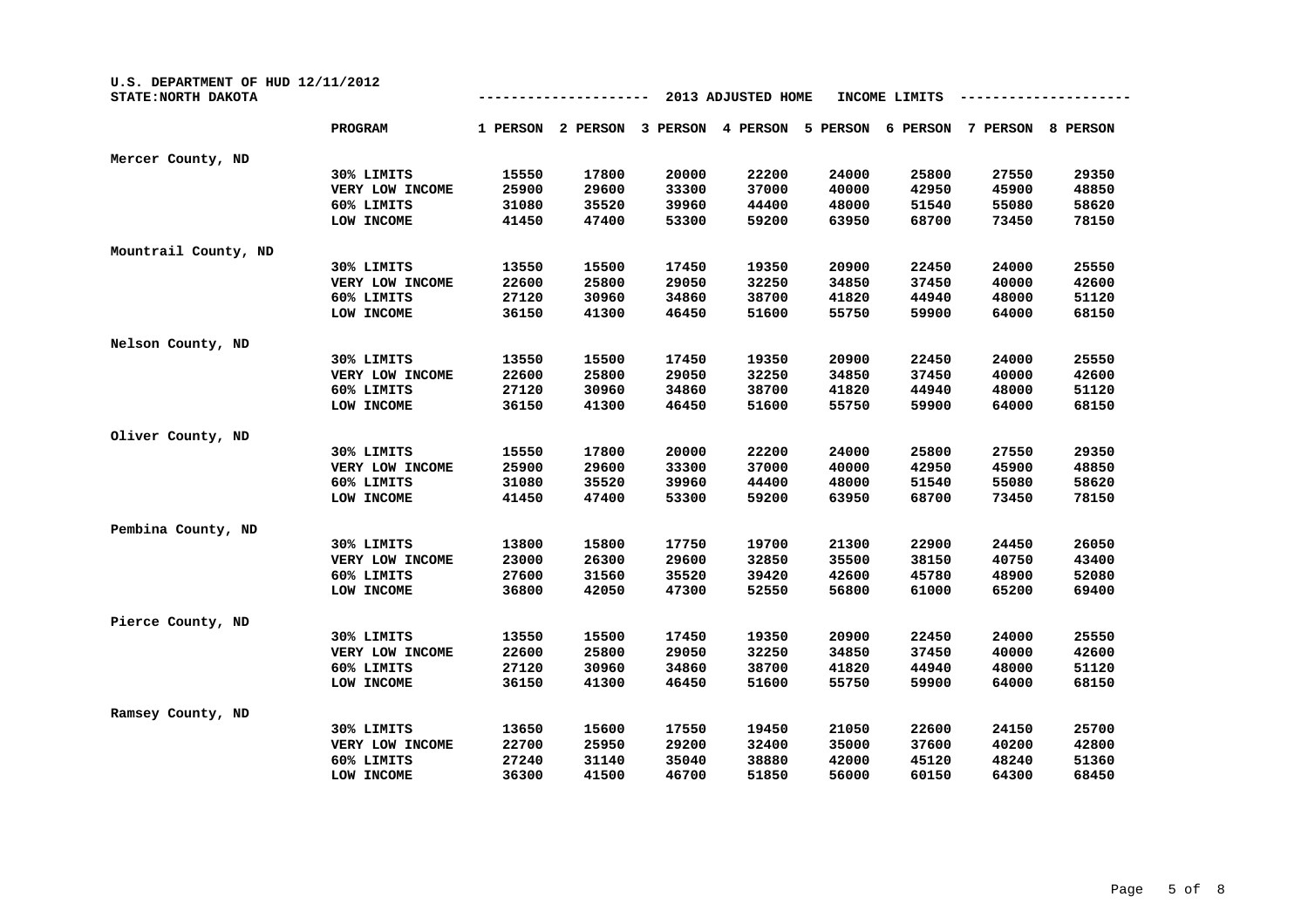| U.S. DEPARTMENT OF HUD 12/11/2012<br>STATE: NORTH DAKOTA |                 |          |          |          | 2013 ADJUSTED HOME |          | INCOME LIMITS |          |          |
|----------------------------------------------------------|-----------------|----------|----------|----------|--------------------|----------|---------------|----------|----------|
|                                                          | PROGRAM         | 1 PERSON | 2 PERSON | 3 PERSON | 4 PERSON           | 5 PERSON | 6 PERSON      | 7 PERSON | 8 PERSON |
| Ransom County, ND                                        |                 |          |          |          |                    |          |               |          |          |
|                                                          | 30% LIMITS      | 13650    | 15600    | 17550    | 19450              | 21050    | 22600         | 24150    | 25700    |
|                                                          | VERY LOW INCOME | 22700    | 25950    | 29200    | 32400              | 35000    | 37600         | 40200    | 42800    |
|                                                          | 60% LIMITS      | 27240    | 31140    | 35040    | 38880              | 42000    | 45120         | 48240    | 51360    |
|                                                          | LOW INCOME      | 36300    | 41500    | 46700    | 51850              | 56000    | 60150         | 64300    | 68450    |
| Renville County, ND                                      |                 |          |          |          |                    |          |               |          |          |
|                                                          | 30% LIMITS      | 13550    | 15500    | 17450    | 19350              | 20900    | 22450         | 24000    | 25550    |
|                                                          | VERY LOW INCOME | 22600    | 25800    | 29050    | 32250              | 34850    | 37450         | 40000    | 42600    |
|                                                          | 60% LIMITS      | 27120    | 30960    | 34860    | 38700              | 41820    | 44940         | 48000    | 51120    |
|                                                          | LOW INCOME      | 36150    | 41300    | 46450    | 51600              | 55750    | 59900         | 64000    | 68150    |
| Richland County, ND                                      |                 |          |          |          |                    |          |               |          |          |
|                                                          | 30% LIMITS      | 14450    | 16500    | 18550    | 20600              | 22250    | 23900         | 25550    | 27200    |
|                                                          | VERY LOW INCOME | 24050    | 27500    | 30950    | 34350              | 37100    | 39850         | 42600    | 45350    |
|                                                          | 60% LIMITS      | 28860    | 33000    | 37140    | 41220              | 44520    | 47820         | 51120    | 54420    |
|                                                          | LOW INCOME      | 38500    | 44000    | 49500    | 54950              | 59350    | 63750         | 68150    | 72550    |
| Rolette County, ND                                       |                 |          |          |          |                    |          |               |          |          |
|                                                          | 30% LIMITS      | 13550    | 15500    | 17450    | 19350              | 20900    | 22450         | 24000    | 25550    |
|                                                          | VERY LOW INCOME | 22600    | 25800    | 29050    | 32250              | 34850    | 37450         | 40000    | 42600    |
|                                                          | 60% LIMITS      | 27120    | 30960    | 34860    | 38700              | 41820    | 44940         | 48000    | 51120    |
|                                                          | LOW INCOME      | 36150    | 41300    | 46450    | 51600              | 55750    | 59900         | 64000    | 68150    |
| Sargent County, ND                                       |                 |          |          |          |                    |          |               |          |          |
|                                                          | 30% LIMITS      | 13650    | 15600    | 17550    | 19450              | 21050    | 22600         | 24150    | 25700    |
|                                                          | VERY LOW INCOME | 22700    | 25950    | 29200    | 32400              | 35000    | 37600         | 40200    | 42800    |
|                                                          | 60% LIMITS      | 27240    | 31140    | 35040    | 38880              | 42000    | 45120         | 48240    | 51360    |
|                                                          | LOW INCOME      | 36300    | 41500    | 46700    | 51850              | 56000    | 60150         | 64300    | 68450    |
| Sheridan County, ND                                      |                 |          |          |          |                    |          |               |          |          |
|                                                          | 30% LIMITS      | 13550    | 15500    | 17450    | 19350              | 20900    | 22450         | 24000    | 25550    |
|                                                          | VERY LOW INCOME | 22600    | 25800    | 29050    | 32250              | 34850    | 37450         | 40000    | 42600    |
|                                                          | 60% LIMITS      | 27120    | 30960    | 34860    | 38700              | 41820    | 44940         | 48000    | 51120    |
|                                                          | LOW INCOME      | 36150    | 41300    | 46450    | 51600              | 55750    | 59900         | 64000    | 68150    |
| Sioux County, ND                                         |                 |          |          |          |                    |          |               |          |          |
|                                                          | 30% LIMITS      | 13550    | 15500    | 17450    | 19350              | 20900    | 22450         | 24000    | 25550    |
|                                                          | VERY LOW INCOME | 22600    | 25800    | 29050    | 32250              | 34850    | 37450         | 40000    | 42600    |
|                                                          | 60% LIMITS      | 27120    | 30960    | 34860    | 38700              | 41820    | 44940         | 48000    | 51120    |
|                                                          | LOW INCOME      | 36150    | 41300    | 46450    | 51600              | 55750    | 59900         | 64000    | 68150    |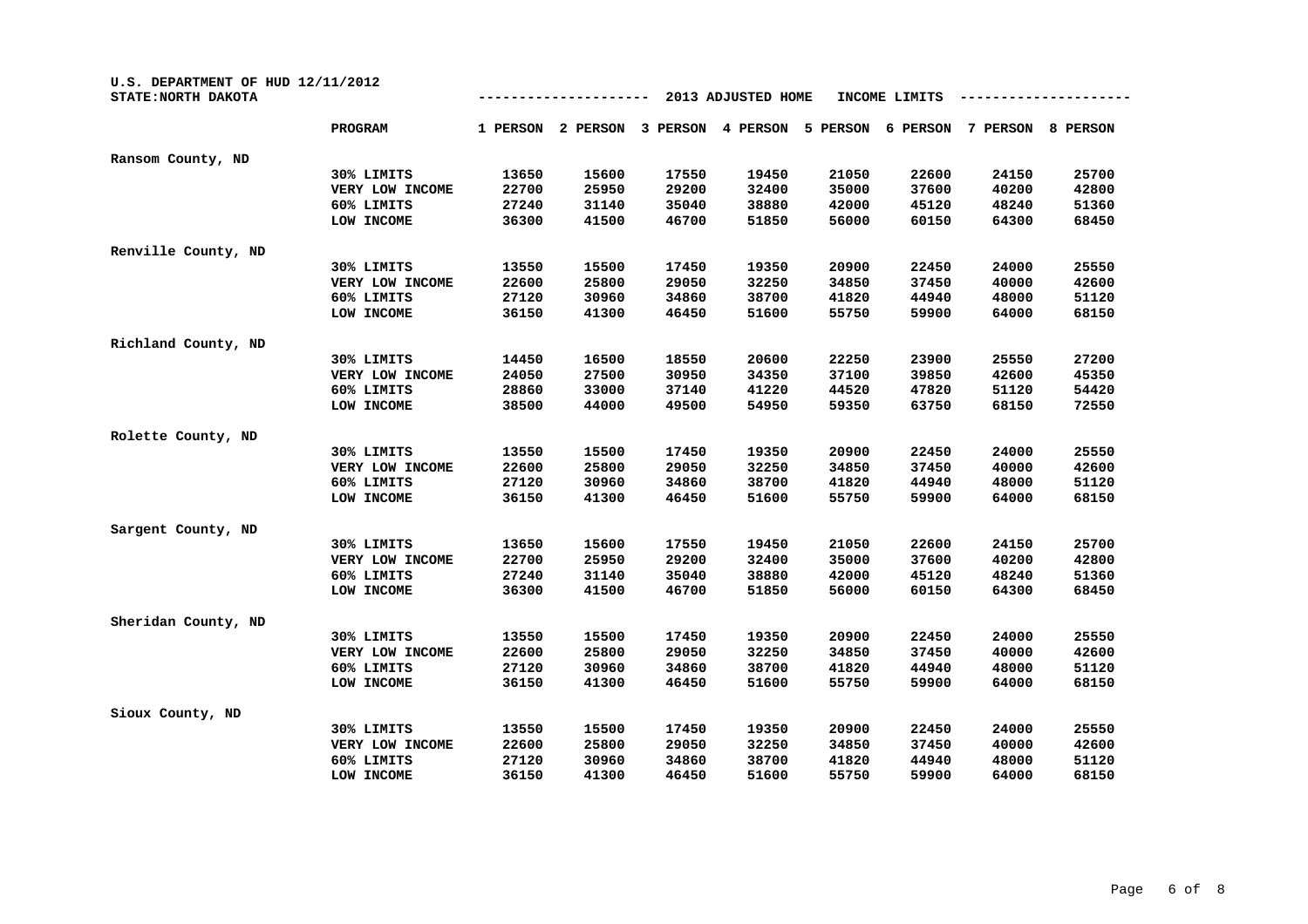| U.S. DEPARTMENT OF HUD 12/11/2012<br>STATE: NORTH DAKOTA |                 |          |          |          | 2013 ADJUSTED HOME |          | INCOME LIMITS |          |          |
|----------------------------------------------------------|-----------------|----------|----------|----------|--------------------|----------|---------------|----------|----------|
|                                                          | PROGRAM         | 1 PERSON | 2 PERSON | 3 PERSON | 4 PERSON           | 5 PERSON | 6 PERSON      | 7 PERSON | 8 PERSON |
| Slope County, ND                                         |                 |          |          |          |                    |          |               |          |          |
|                                                          | 30% LIMITS      | 13550    | 15500    | 17450    | 19350              | 20900    | 22450         | 24000    | 25550    |
|                                                          | VERY LOW INCOME | 22600    | 25800    | 29050    | 32250              | 34850    | 37450         | 40000    | 42600    |
|                                                          | 60% LIMITS      | 27120    | 30960    | 34860    | 38700              | 41820    | 44940         | 48000    | 51120    |
|                                                          | LOW INCOME      | 36150    | 41300    | 46450    | 51600              | 55750    | 59900         | 64000    | 68150    |
| Stark County, ND                                         |                 |          |          |          |                    |          |               |          |          |
|                                                          | 30% LIMITS      | 14000    | 16000    | 18000    | 19950              | 21550    | 23150         | 24750    | 26350    |
|                                                          | VERY LOW INCOME | 23300    | 26600    | 29950    | 33250              | 35950    | 38600         | 41250    | 43900    |
|                                                          | 60% LIMITS      | 27960    | 31920    | 35940    | 39900              | 43140    | 46320         | 49500    | 52680    |
|                                                          | LOW INCOME      | 37250    | 42600    | 47900    | 53200              | 57500    | 61750         | 66000    | 70250    |
| Steele County, ND                                        |                 |          |          |          |                    |          |               |          |          |
|                                                          | 30% LIMITS      | 13650    | 15600    | 17550    | 19450              | 21050    | 22600         | 24150    | 25700    |
|                                                          | VERY LOW INCOME | 22700    | 25950    | 29200    | 32400              | 35000    | 37600         | 40200    | 42800    |
|                                                          | 60% LIMITS      | 27240    | 31140    | 35040    | 38880              | 42000    | 45120         | 48240    | 51360    |
|                                                          | LOW INCOME      | 36300    | 41500    | 46700    | 51850              | 56000    | 60150         | 64300    | 68450    |
| Stutsman County, ND                                      |                 |          |          |          |                    |          |               |          |          |
|                                                          | 30% LIMITS      | 13650    | 15600    | 17550    | 19450              | 21050    | 22600         | 24150    | 25700    |
|                                                          | VERY LOW INCOME | 22700    | 25950    | 29200    | 32400              | 35000    | 37600         | 40200    | 42800    |
|                                                          | 60% LIMITS      | 27240    | 31140    | 35040    | 38880              | 42000    | 45120         | 48240    | 51360    |
|                                                          | LOW INCOME      | 36300    | 41500    | 46700    | 51850              | 56000    | 60150         | 64300    | 68450    |
| Towner County, ND                                        |                 |          |          |          |                    |          |               |          |          |
|                                                          | 30% LIMITS      | 13550    | 15500    | 17450    | 19350              | 20900    | 22450         | 24000    | 25550    |
|                                                          | VERY LOW INCOME | 22600    | 25800    | 29050    | 32250              | 34850    | 37450         | 40000    | 42600    |
|                                                          | 60% LIMITS      | 27120    | 30960    | 34860    | 38700              | 41820    | 44940         | 48000    | 51120    |
|                                                          | LOW INCOME      | 36150    | 41300    | 46450    | 51600              | 55750    | 59900         | 64000    | 68150    |
| Traill County, ND                                        |                 |          |          |          |                    |          |               |          |          |
|                                                          | 30% LIMITS      | 13650    | 15600    | 17550    | 19450              | 21050    | 22600         | 24150    | 25700    |
|                                                          | VERY LOW INCOME | 22700    | 25950    | 29200    | 32400              | 35000    | 37600         | 40200    | 42800    |
|                                                          | 60% LIMITS      | 27240    | 31140    | 35040    | 38880              | 42000    | 45120         | 48240    | 51360    |
|                                                          | LOW INCOME      | 36300    | 41500    | 46700    | 51850              | 56000    | 60150         | 64300    | 68450    |
| Walsh County, ND                                         |                 |          |          |          |                    |          |               |          |          |
|                                                          | 30% LIMITS      | 13650    | 15600    | 17550    | 19450              | 21050    | 22600         | 24150    | 25700    |
|                                                          | VERY LOW INCOME | 22700    | 25950    | 29200    | 32400              | 35000    | 37600         | 40200    | 42800    |
|                                                          | 60% LIMITS      | 27240    | 31140    | 35040    | 38880              | 42000    | 45120         | 48240    | 51360    |
|                                                          | LOW INCOME      | 36300    | 41500    | 46700    | 51850              | 56000    | 60150         | 64300    | 68450    |